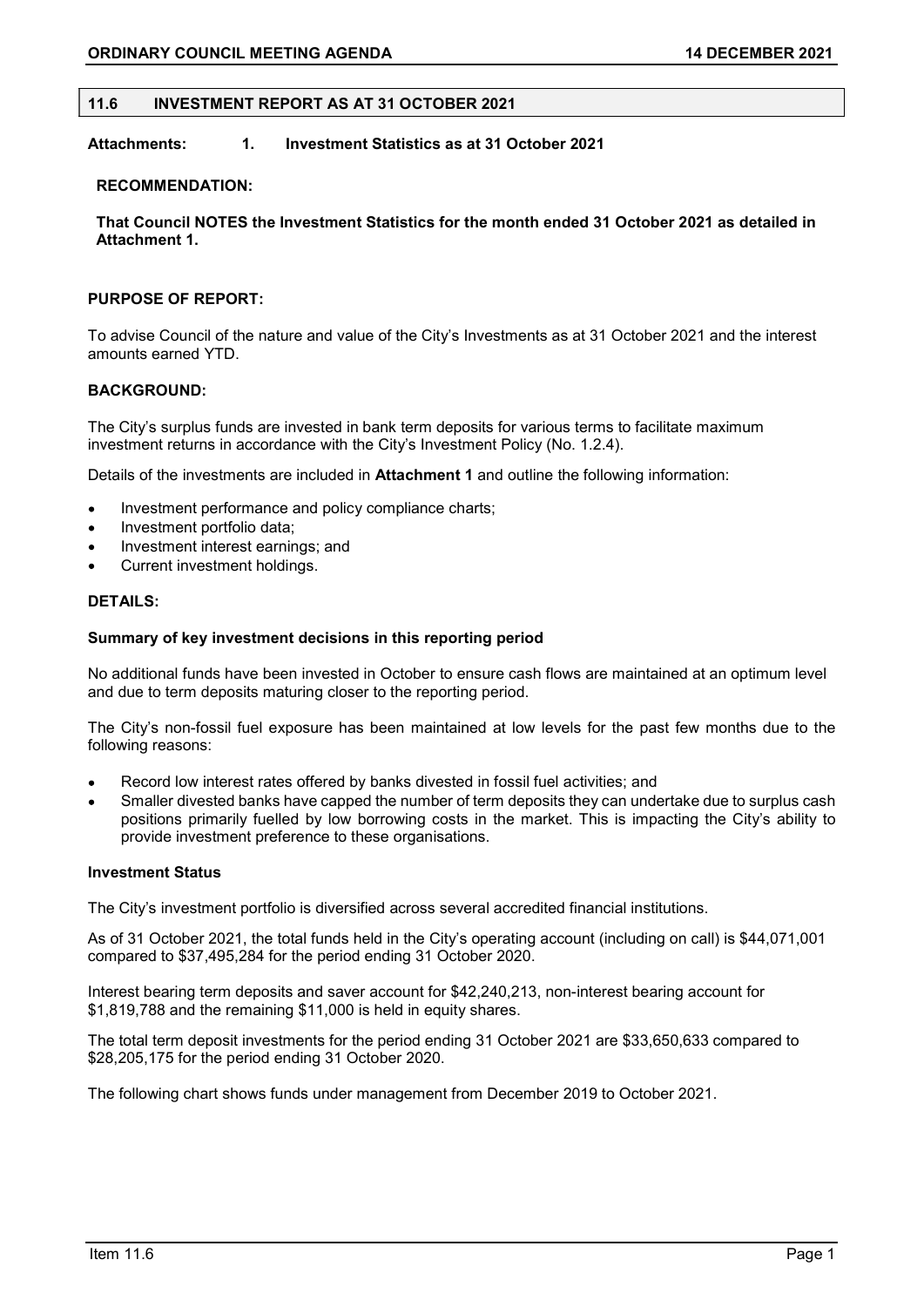

# Interest Status

Total accrued interest earned on investments at 31 October 2021 is:

| <b>Total Accrued Interest Earned on Investment</b> | <b>Budget</b><br><b>Adopted</b> | <b>Budget</b><br><b>YTD</b> | <b>Actual</b><br>YTD | % of FY<br><b>Budget</b> |
|----------------------------------------------------|---------------------------------|-----------------------------|----------------------|--------------------------|
| Municipal                                          | \$100,000                       | \$14,146                    | \$21,107             | 149.21%                  |
| Reserve                                            | \$100,000                       | \$28,161                    | \$15,170             | 53.87%                   |
| <b>Subtotal</b>                                    | \$200,000                       | \$42,307                    | \$36,277             | 85.75%                   |
| Leederville Gardens Inc Surplus Trust*             | \$0                             | \$0                         | \$25,671             | 0.00%                    |
| <b>Total</b>                                       | \$200,000                       | \$42,307                    | \$61,948             | 146.43%                  |

\*Interest estimates for Leederville Gardens Inc. Surplus Trust were not included in the 2021/22 Budget as actual interest earned is restricted.

The City has a weighted average interest rate of 0.34% for current investments whereas the Reserve Bank 90 days accepted bill rate for October 2021 is 0.04%. The online Saver interest rate has been maintained at 0.20% and is subject for review by CommBank in November 2021.

### Sustainable Investments

The City's investment policy requires that in the first instance, the City considers rate of return of the fund. All things being equal, the City then prioritises funds with no current record of funding fossil fuels. The City can increase the number of non-fossil fuel lenders but will potentially result in a lower rate of return.

Administration utilises 'Market Forces' to ascertain the level of exposure banks have in fossil fuel activities and utilises a platform called 'Yield Hub' to determine daily interest rates published by banks.

The investment guidelines which is the supplementary document to the Council Investment Policy has been updated to increase the maximum exposure limits to divested institutions, this has now been increased to 90% as reflected in the below table. The majority of divested institutions lie within A-2 and A-1+ categories.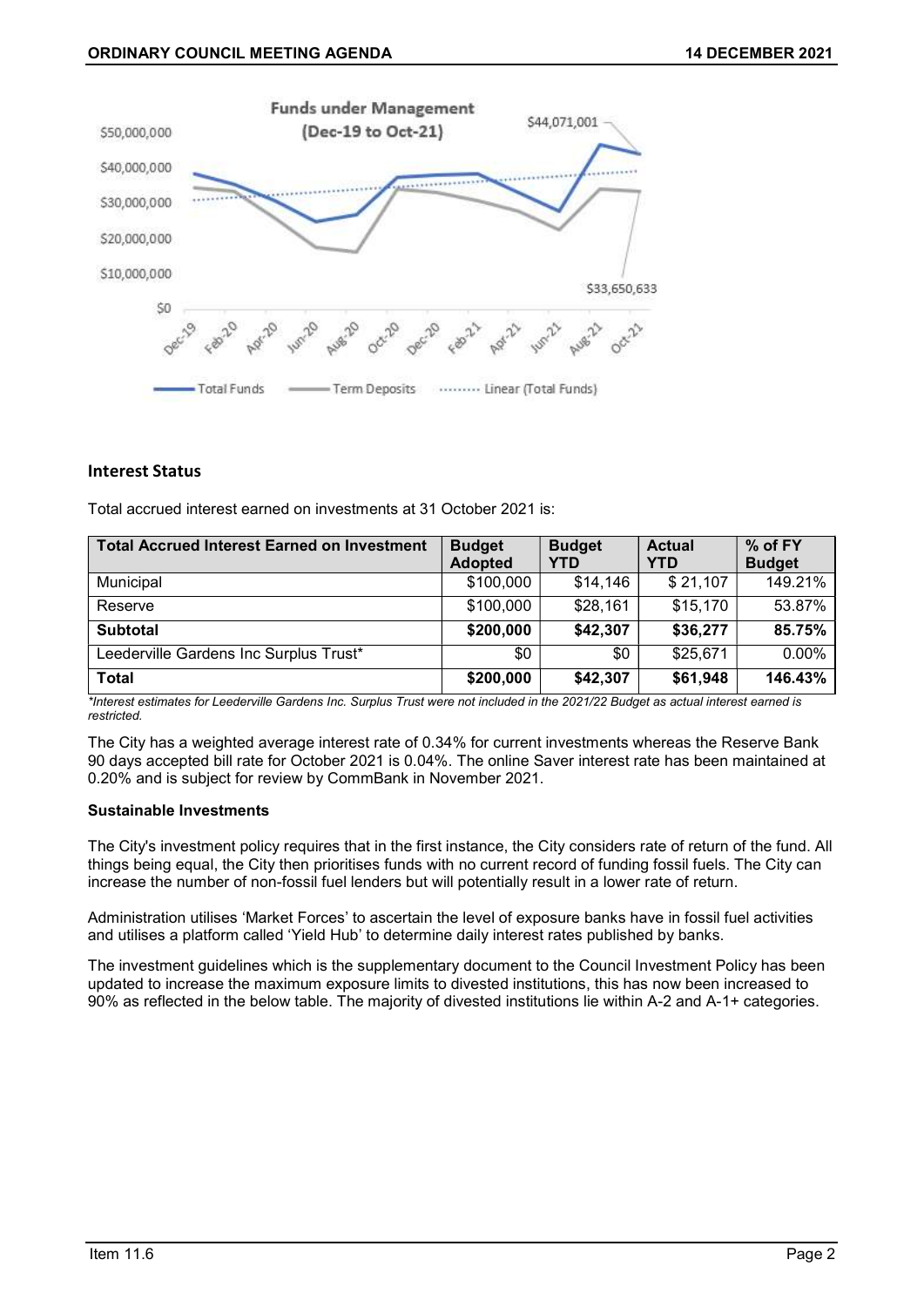| <b>Short Term</b><br><b>Rating (Standard</b><br>& Poor's) or<br><b>Equivalent</b> | <b>Direct Investments</b><br><b>Maximum %with any</b><br>one institution |                            | <b>Maximum % of Total Portfolio</b> |                         |  |
|-----------------------------------------------------------------------------------|--------------------------------------------------------------------------|----------------------------|-------------------------------------|-------------------------|--|
|                                                                                   | <b>Guideline</b>                                                         | <b>Current</b><br>position | <b>Guideline</b>                    | <b>Current position</b> |  |
| $A1+$                                                                             | 30%                                                                      | 23.6%                      | 90%                                 | 44.6%                   |  |
| $A-1$                                                                             | 25%                                                                      | 6.8%                       | 90%                                 | 6.8%                    |  |
| $A-2$                                                                             | 20%                                                                      | 11.3%                      | 90%                                 | 44.6%                   |  |

Administration will continuously explore options to ascertain if a balanced investment strategy can be developed where investments in divested banks can be increased with a minimal opportunity cost of loss in interest rate returns for instances when banks not divested in fossil fuel activities offer a higher rate of return.

# Equity Shares

The City of Vincent holds 11,000 shares in North Perth Community Bank purchased at \$1/share on 23 November 2001.

The performance of these shares, and the City's shareholding, will be reviewed as a component of our Investment Strategy, for consideration later this financial year.

# RISK MANAGEMENT IMPLICATIONS

Low: Administration has developed effective controls to ensure funds are invested in accordance with the City's Investment Policy. This report enhances transparency and accountability for the City's investments.

# STRATEGIC IMPLICATIONS:

This is in keeping with the City's Strategic Community Plan 2018-2028:

### Innovative and Accountable

Our resources and assets are planned and managed in an efficient and sustainable manner. Our community is aware of what we are doing and how we are meeting our goals. Our community is satisfied with the service we provide. We are open and accountable to an engaged community.

# SUSTAINABILITY IMPLICATIONS:

This does not contribute to any specific sustainability outcomes of the City's Sustainable Environment Strategy 2019-2024, however focussing on non-fossil fuel investments contributes to a Sustainable Environment.

## PUBLIC HEALTH IMPLICATIONS:

This does not contribute to any public health outcomes of the City's Public Health Plan 2020-2025.

# FINANCIAL/BUDGET IMPLICATIONS:

The financial implications of this report are as noted in the details section of the report. Administration is satisfied that appropriate and responsible measures are in place to protect the City's financial assets.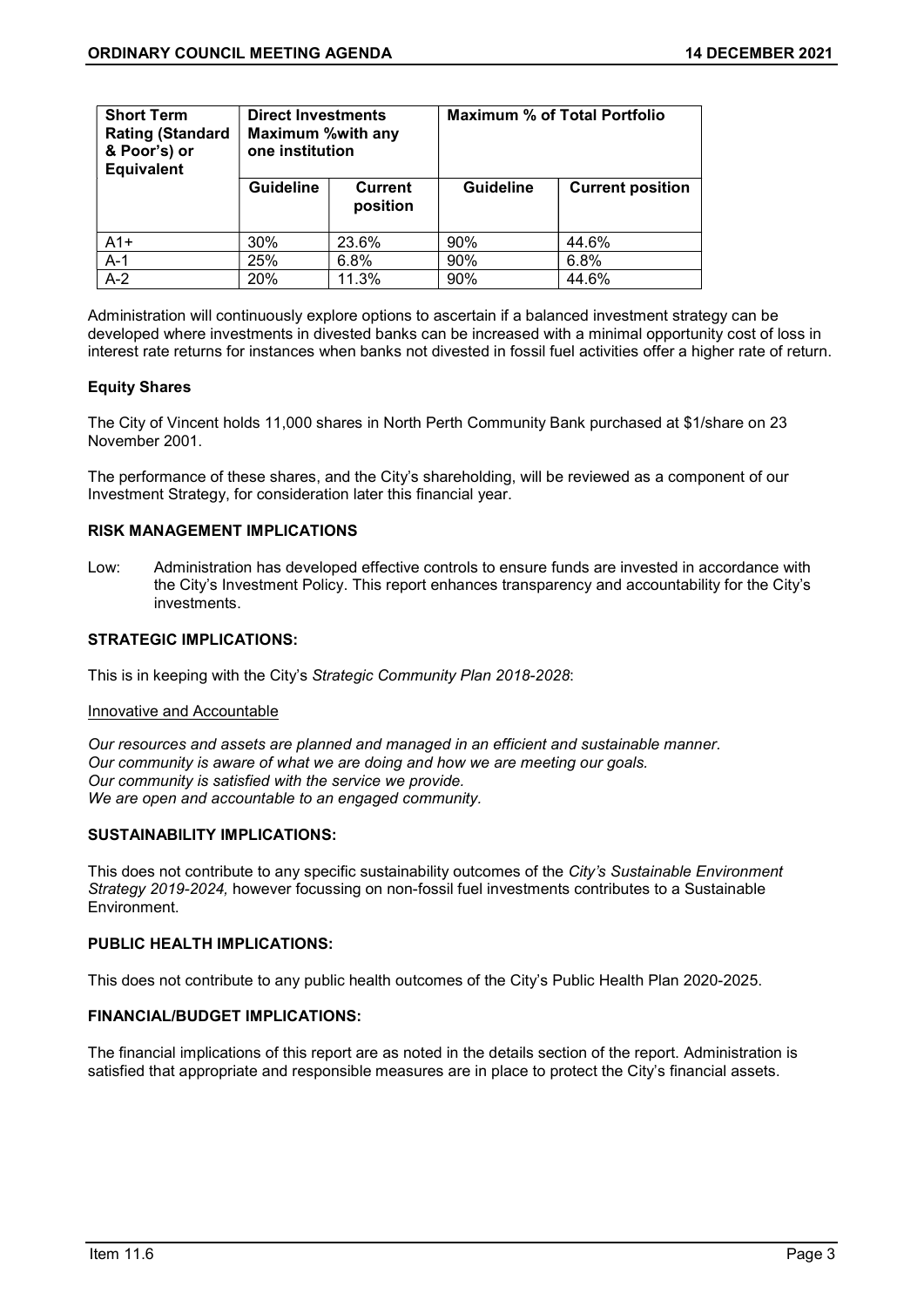#### **CITY OF VINCENT INVESTMENT PORTFOLIO** AS AT 31 OCTOBER 2021

|                                                                  | <b>Municipal</b>                                    | Reserve                                           | Leederville<br><b>Gardens Inc.</b><br><b>Surplus Trust</b> | Total                                               | Total                            |
|------------------------------------------------------------------|-----------------------------------------------------|---------------------------------------------------|------------------------------------------------------------|-----------------------------------------------------|----------------------------------|
|                                                                  | \$                                                  | \$                                                | \$                                                         | \$                                                  | %                                |
| BY INVESTMENT HOLDINGS                                           |                                                     |                                                   |                                                            |                                                     |                                  |
| Municipal Account                                                | 1,819,788                                           | $\pmb{0}$                                         | $\bf{0}$                                                   | 1,819,788                                           | 4.1%                             |
| <b>Online Saver</b>                                              | 8,589,581                                           | $\bf{0}$                                          | $\mathbf 0$                                                | 8,589,581                                           | 19.5%                            |
| <b>Term Deposits</b>                                             | 19,446,244                                          | 10.496,592                                        | 3,707,797                                                  | 33,650,633                                          | 76.4%                            |
| <b>Equity Shares</b>                                             | 11,000                                              | 0                                                 | 0                                                          | 11,000                                              | 0.0%<br>100.0%                   |
|                                                                  | 29,866,612                                          | 10,496,592                                        | 3,707,797                                                  | 44,071,001                                          |                                  |
| <b>BY INSTITUTION</b>                                            |                                                     |                                                   |                                                            |                                                     |                                  |
| <b>Bank of Queensland</b>                                        | 10,676,244                                          | 1,000,000                                         | 899,629                                                    | 12,575,873                                          | 28.5%                            |
| Commonwealth Bank of Australia                                   | 10,409,368                                          | $\pmb{0}$                                         | $\bf 0$                                                    | 10,409,368                                          | 23.6%                            |
|                                                                  | $\theta$                                            | 1,805,262                                         | 852,499                                                    | 2,657,761                                           | 6.0%                             |
| <b>Members Equity Bank</b><br>National Australia Bank            | 3,800,000                                           | 3,500,000                                         | 1,955,669                                                  | 9,255,669                                           | 21.0%                            |
|                                                                  |                                                     |                                                   | 0                                                          |                                                     | 0.0%                             |
| North Perth Community Bank                                       | 11,000                                              | $\bf{0}$                                          |                                                            | 11,000                                              |                                  |
| <b>AMP Bank</b>                                                  | 2,970,000                                           | 2,000,000                                         | 0                                                          | 4,970,000                                           | 11.3%                            |
| Macquarie Bank                                                   | 2,000,000                                           | 1,000,000                                         | $\bf{0}$                                                   | 3,000,000                                           | 6.8%                             |
| Defense Bank                                                     | $\bf{0}$<br>29,866,612                              | 1,191,330<br>10,496,592                           | $\bf{0}$<br>3,707,797                                      | 1,191,330<br>44,071,001                             | 2.7%<br>100.0%                   |
| BY CREDIT RATINGS (SHORT-TERM ISSUE)<br>$A-1+$<br>$A-1$<br>$A-2$ | 14,209,368<br>2,000,000<br>13,657,244<br>29,866,612 | 3,500,000<br>1,000,000<br>5.996.592<br>10,496,592 | 1.955.669<br>0<br>1,752,128<br>3,707,797                   | 19,665.037<br>3,000,000<br>21,405,964<br>44,071,001 | 44.6%<br>6.8%<br>48.6%<br>100.0% |
| <b>BY TERMS</b>                                                  |                                                     |                                                   |                                                            |                                                     |                                  |
| $0-30$ days                                                      | 10,409,368                                          | $\bf{0}$                                          | $\bf{0}$                                                   | 10,409,368                                          | 23.6%                            |
| 31-90 days                                                       | 0                                                   | 3.500.000                                         | $\bf{0}$                                                   | 3.500.000                                           | 7.9%                             |
| 91-180 days                                                      | 1,000,000                                           | 0                                                 | $\Omega$                                                   | 1,000,000                                           | 2.3%                             |
| 181-270 days                                                     | 11,623,756                                          | 5,996,592                                         | 852,499                                                    | 18,472,847                                          | 41.9%                            |
| 271-365 days                                                     | 4,876,244                                           | 1,000,000                                         | 2,855,298                                                  | 8,731,542                                           | 19.9%                            |
| > 1 year                                                         | 1,957,244<br>29,866,612                             | 0<br>10,496,592                                   | 0<br>3,707,797                                             | 1,957,244<br>44,071,001                             | 4.4%<br>100.0%                   |
|                                                                  |                                                     |                                                   |                                                            |                                                     |                                  |
|                                                                  |                                                     |                                                   |                                                            |                                                     |                                  |
|                                                                  |                                                     |                                                   |                                                            |                                                     |                                  |
|                                                                  | 11,409,368                                          | 4,500,000                                         | $\mathbf{0}$                                               | 15,909,368                                          | 36.1%                            |
| <b>BY MATURITY</b><br>$0-30$ days<br>31-90 days                  | 11,000                                              | 3.996.592                                         | 1.752,128                                                  | 5,759,720                                           | 13.1%                            |
| 91-180 days                                                      | 989,000                                             | $\bf{0}$                                          | $\bf{0}$                                                   | 989,000                                             | 2.2%                             |
| 181-270 days                                                     | 4.876.244                                           | $\bf{0}$                                          | 1,955.669                                                  | 6,831,913                                           | 15.5%                            |
| 271-365 days                                                     | 12,570,000                                          | 0                                                 | 0                                                          | 12,570,000                                          | 28.5%                            |
| > 1 Year                                                         | 11,000<br>29.866.612                                | 2,000,000<br>10,496,592                           | 0<br>3,707,797                                             | 2,011,000<br>44,071,001                             | 4.6%<br>100.0%                   |

|                                                                    | 29,866,612 | 10.496.592 | 3,707,797 | 44.071.001 | 100.0% |
|--------------------------------------------------------------------|------------|------------|-----------|------------|--------|
| Non Fossil Fuel Lending                                            | 11.000     | 2.996.592  | 852.499   | 3.860.091  | 8.8%   |
| Fossil Fuel Lending                                                | 29.855.612 | 7.500.000  | 2.855.298 | 40.210.910 | 91.2%  |
| BY FOSSIL FUEL EXPOSURE (as determined by www.marketforces.org.au) |            |            |           |            |        |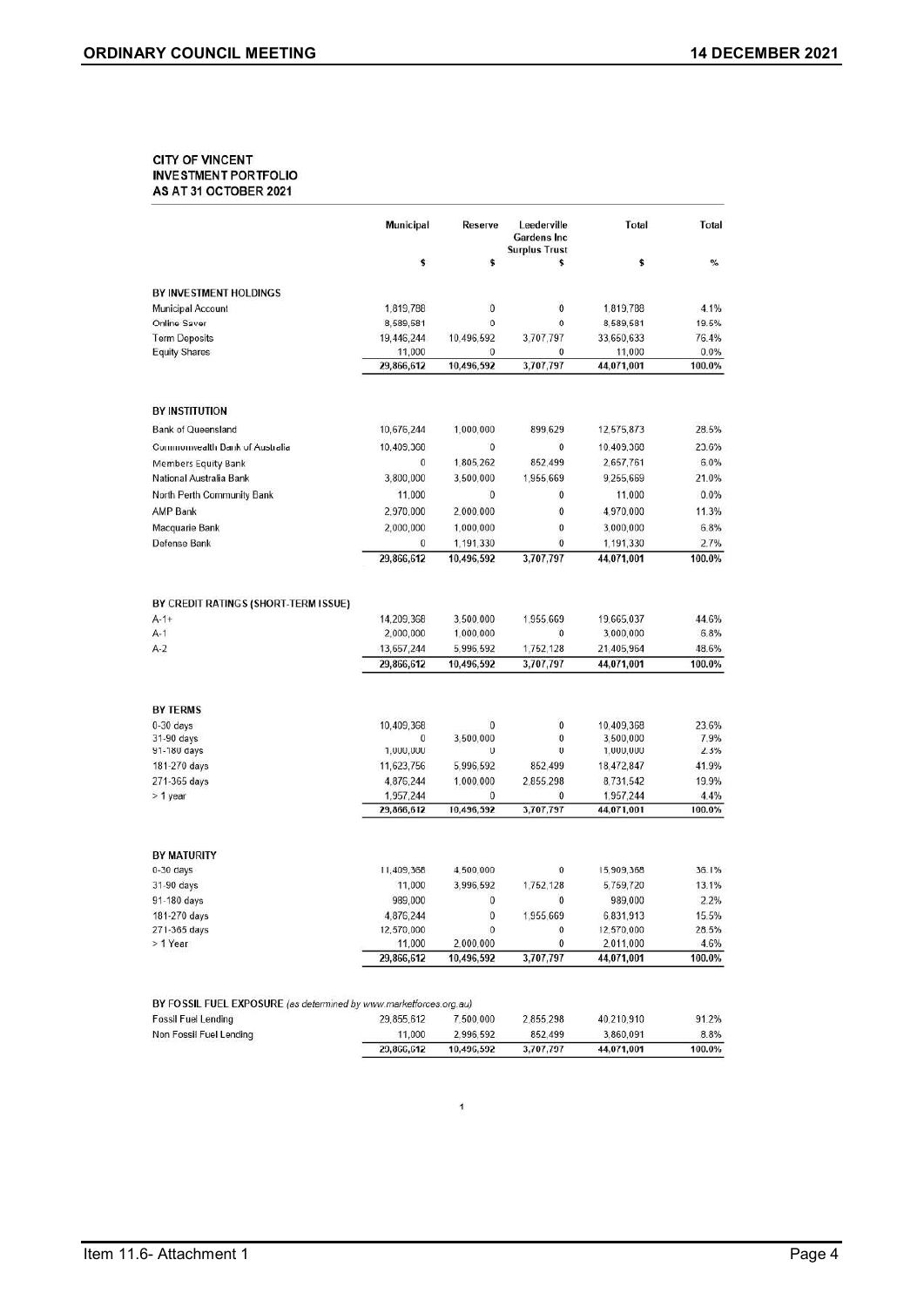# CITY OF VINCENT<br>CURRENT INVESTMENT HOLDING AS AT 31 OCTOBER 2021

| Funds                                     | Institution                    | Investment<br>Date | <b>Maturity</b><br>Date | Term | Interest<br>Rate | Principal    |
|-------------------------------------------|--------------------------------|--------------------|-------------------------|------|------------------|--------------|
| <b>OPERATING ACCOUNTS</b>                 |                                |                    |                         |      |                  |              |
| Municipal                                 | Commonwealth Bank of Australia |                    |                         |      | 0.00%            | 1,819,788    |
| Municipal                                 | Commonwealth Bank of Australia |                    | Ongoing                 |      | 0.20%            | 8.589.581    |
| <b>Total Operating Funds</b>              |                                |                    |                         |      |                  | 10,409,368   |
| <b>EQUITY SHARES</b>                      | North Perth Community Bank     | 23/11/2001         |                         |      |                  | 11.000       |
| <b>Total Equity Shares</b>                |                                |                    |                         |      |                  | 11,000       |
| <b>TERM DEPOSITS</b>                      |                                |                    |                         |      |                  |              |
| Reserve                                   | Macquarie Bank                 | 01/02/2021         | 01/11/2021              | 273  | 0.55%            | 1,000,000    |
| Leederville Gardens Inc Surplus Trust     | <b>Bank of Queensland</b>      | 18/03/2021         | 20/12/2021              | 277  | 0.40%            | 899,629      |
| Reserve                                   | Defense Bank                   | 18/03/2021         | 13/12/2021              | 270  | 0.37%            | 1,191,330    |
| Reserve                                   | Members Equity Bank            | 18/06/2021         | 14/01/2022              | 210  | 0.45%            | 1,805,262    |
| Leederville Gardens Inc Surplus Trust     | <b>Members Equity Bank</b>     | 30/06/2021         | 28/01/2022              | 212  | 0.45%            | 852,499      |
| Reserve                                   | <b>Bank of Queensland</b>      | 18/06/2021         | 14/01/2022              | 210  | 0.45%            | 1,000,000    |
| Municipal                                 | <b>AMP Bank</b>                | 20/08/2021         | 20/08/2022              | 365  | 0.75%            | 1,946,244.00 |
| Reserve                                   | <b>AMP Bank</b>                | 20/08/2021         | 18/08/2022              | 363  | 0.75%            | 2,000,000.00 |
| Reserve                                   | <b>Bank of Queensland</b>      | 20/08/2021         | 17/11/2021              | 89   | 0.25%            | 3.500.000.00 |
| Municipal                                 | Macquarie Bank                 | 20/08/2021         | 18/02/2022              | 182  | 0.40%            | 1,000,000.00 |
| Municipal                                 | Macquarie Bank                 | 30/08/2021         | 30/11/2021              | 92   | 0.40%            | 1,000,000.00 |
| Municipal                                 | <b>AMP Bank</b>                | 30/08/2021         | 01/03/2022              | 183  | 0.35%            | 1,023,756.00 |
| Municipal                                 | <b>Bank of Queensland</b>      | 30/08/2021         | 29/03/2022              | 211  | 0.33%            | 3.500.000.00 |
| Municipal                                 | <b>Bank of Queensland</b>      | 30/08/2021         | 02/06/2022              | 276  | 0.35%            | 4,876,244.00 |
| Municipal                                 | <b>Bank of Queensland</b>      | 17/09/2021         | 18/03/2022              | 182  | 0.33%            | 2,300,000.00 |
| Municipal                                 | National Australia Bank        | 17/09/2021         | 18/03/2022              | 182  | 0.28%            | 3,800,000.00 |
| Leederville Gardens Inc Surplus Trust     | National Australia Bank        | 17/09/2021         | 18/06/2022              | 274  | 0.32%            | 1,955,669.00 |
| <b>Total Term Deposits</b>                |                                |                    |                         |      |                  | 33,650,633   |
| <b>Total Investment Including At Call</b> |                                |                    |                         |      |                  | 44.071.001   |

 $\sqrt{2}$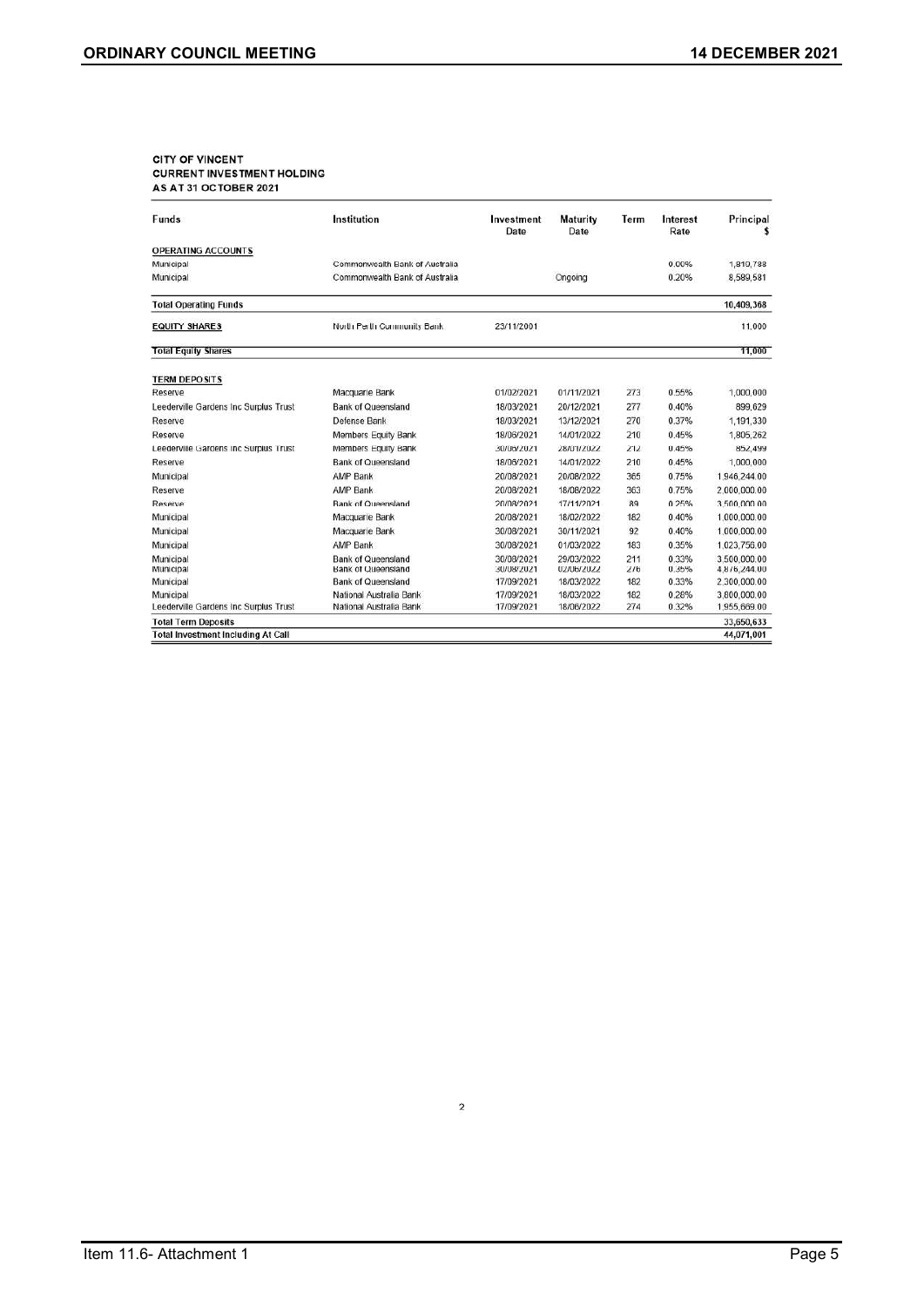#### **CITY OF VINCENT INVESTMENT PERFORMANCE** AS AT 31 OCTOBER 2021



#### **INTEREST EARNINGS**







3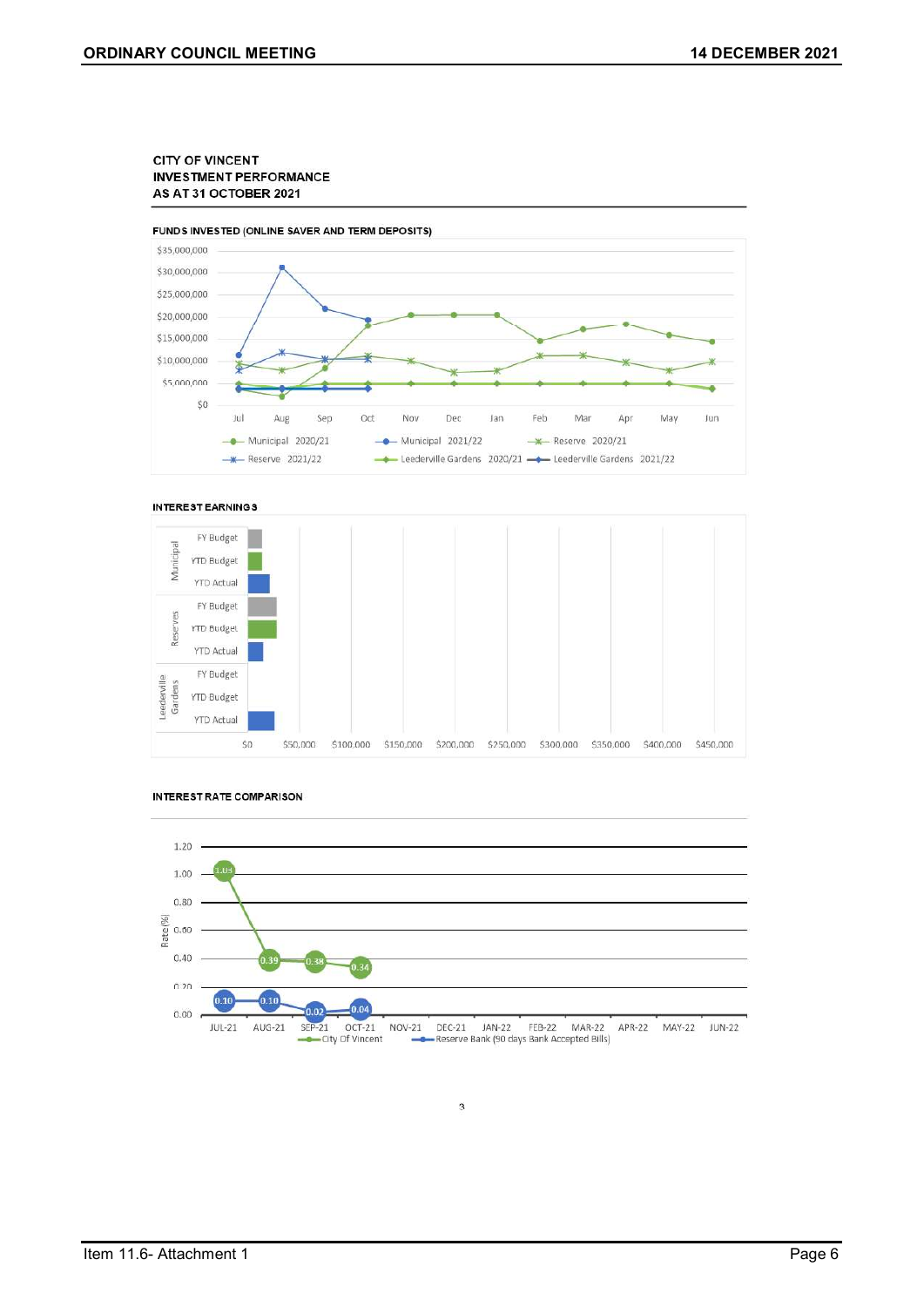#### **CITY OF VINCENT** INVESTMENT POLICY COMPLIANCE AS AT 31 OCTOBER 2021

#### TOTAL PORTFOLIO EXPOSURE









\* Selection of non fossil fuel investments is based on information provided by www.marketforces.org.au.